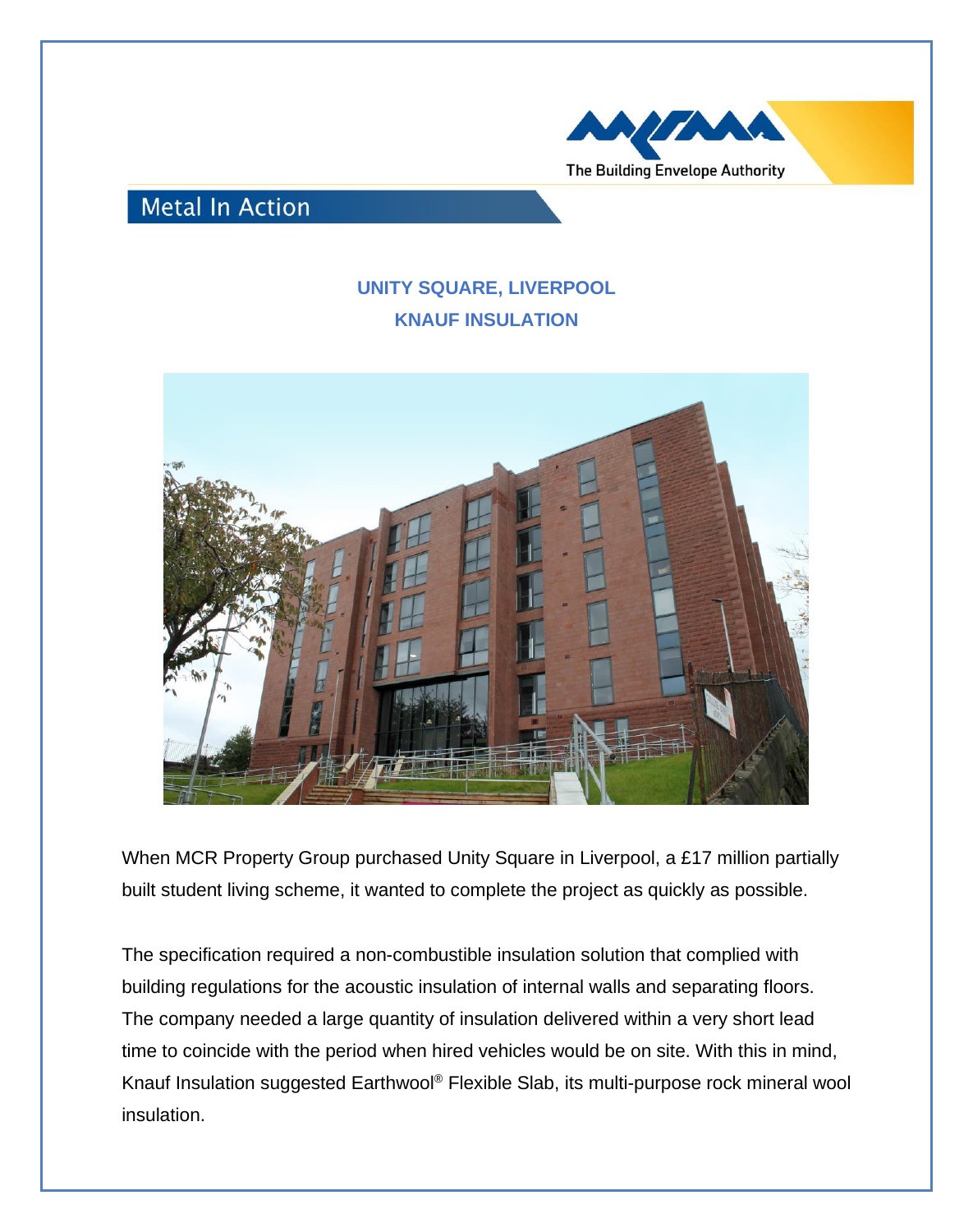Designed for use in a wide variety of applications including internal walls, floors and partitions, and separating floors, and with excellent thermal performance, Earthwool® Flexible Slab exceeded the specification requirements. Furthermore, Earthwool® Flexible Slab has a non-combustible Euroclass A1 Reaction to Fire rating, making it suitable for internal use on residential dwelling buildings over 18m tall as outlined in the recent changes to Approved Document B.

As well as thermal and fire performance, Earthwool® Flexible Slab has excellent sound absorption properties, providing high levels of sound insulation. As a result, the installation of the product in the 204 bedrooms and 36 studio flats will make life much more comfortable for the students living on the campus.

Earthwool Flexible Slab is manufactured with ECOSE® Technology, Knauf Insulation's unique bio-based binder that contains no added formaldehyde or phenol. Products made with ECOSE® Technology generate low levels of dust and VOCs (volatile organic compounds) and have been awarded Eurofins Indoor Air Comfort (Gold) certification.